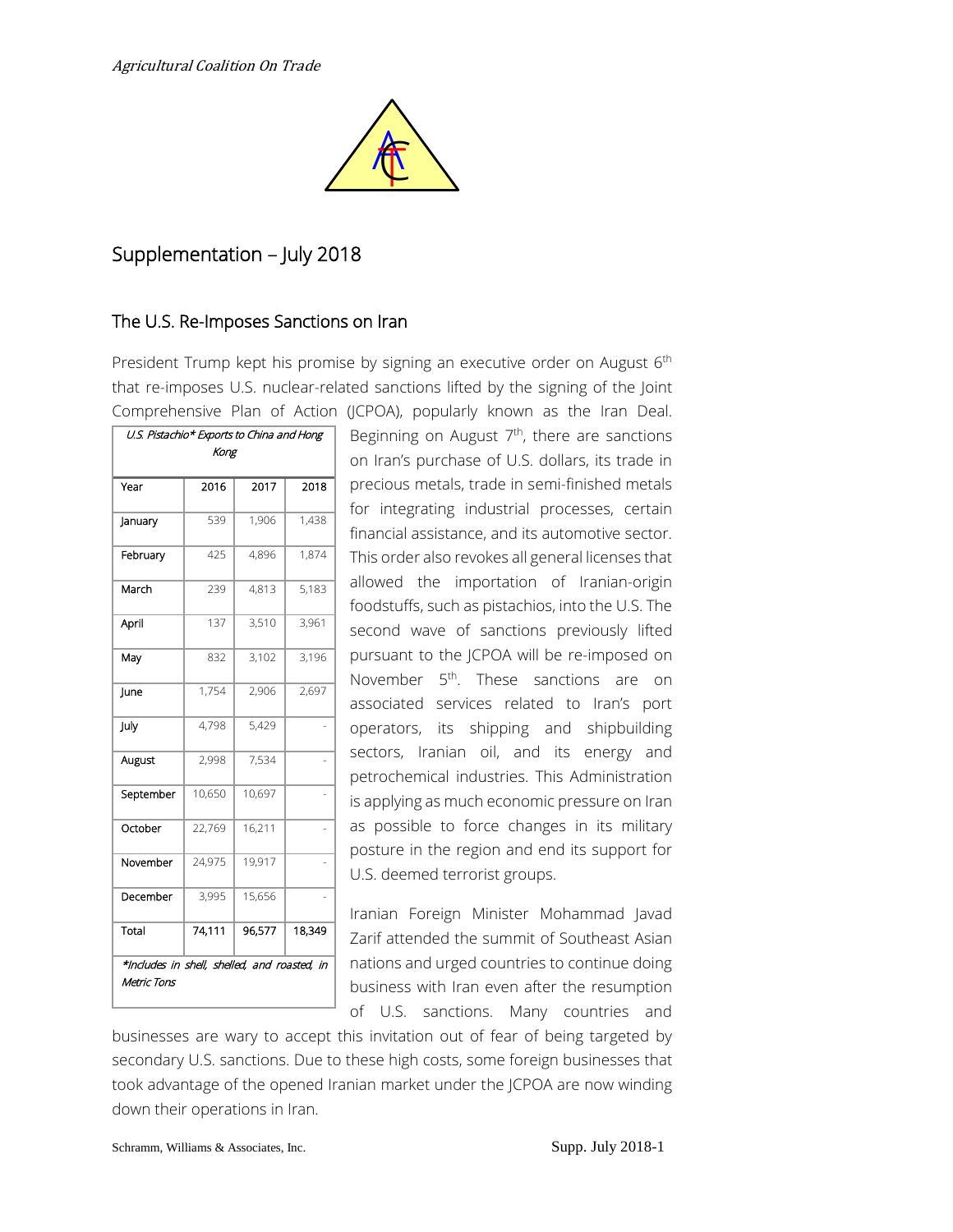The recent moves by the U.S. has placed a vast amount of pressure on Iran's economy. The nation moves to contain an economic crisis that began slashing the buying power of Iranians even before new U.S. sanctions. Since the start of this year, the unofficial value of Iranian rial has practically halved to 95,000 to the dollar. Sales at Iranian shops are down significantly and many Iranians are concerned about how they will provide for their families. On July 25<sup>th</sup>, Iran's President Hassan Rouhani replaced the head of the country's central bank for his failure to stem a steep drop in Iran's currency. Additionally, 90 members of parliament signed a petition this week to impeach the Economy Minister. Over the past few months, there have been hundreds of protests over rising prices, corruption and environmental damage and pressure on the government will only

| China's Retaliatory Tariff Actions on Pistachios        |                                                                                                                                        |  |
|---------------------------------------------------------|----------------------------------------------------------------------------------------------------------------------------------------|--|
| Date Effective                                          | <b>Tariff Action</b>                                                                                                                   |  |
| April 2, 2018                                           | Tariff Rate Increase: 15% on raw<br>in-shell pistachios<br><b>HTS</b><br>0802.51.00 and on raw shelled<br>pistachios HTS 0802.52.00    |  |
| July 6, 2018                                            | Tariff Rate Increase: 25% on raw<br>in-shell<br>pistachios<br><b>HTS</b><br>0802.51.00 and on raw shelled<br>pistachios HTS 0802.52.00 |  |
| August 23, 2018                                         | Tariff Rate Increase: 25% but no<br>pistachio products were included                                                                   |  |
| September 6, 2018*                                      | Tariff Rate Increase: 25% on<br>roasted pistachio HTS 2008.19.99                                                                       |  |
| *This date is the earliest these tariffs can be imposed |                                                                                                                                        |  |

get worse when the U.S sanctions are enacted.

# Trade War with China Continues to Escalate

On August 3rd, China's Ministry of Commerce announced it would be imposing tariffs on 5,207 items

originating in the U.S. that are worth approximately \$60 billion. The duty rate ranges from 5 to 25 percent. Although specialty crop items are largely excluded from this list, processed nuts and olive oil are included. The final measure and effective time will be announced separately, but the tariffs will not be imposed before September 5<sup>th</sup>. This move is in retaliation to the United States' proposed section 301 25 percent tariff on \$200 billion worth of Chinese goods.

The tariff war was caused by two decisions by the Trump Administration. The first U.S. tariff increase was under Section 232 of the Trade Expansion Act of 1962, used to determine the effects on the national security of steel and aluminum imports. The second tariff increase was caused by violation of Section 301 of the Trade Act of 1974 in particular U.S. intellectual property rights.

These retaliatory tariffs would apply on top of existing duties on \$34 billion worth of U.S. products and an additional \$16 billion that is expected to go into force on August 23<sup>rd</sup>. In early July, the President also stated he was prepared to impose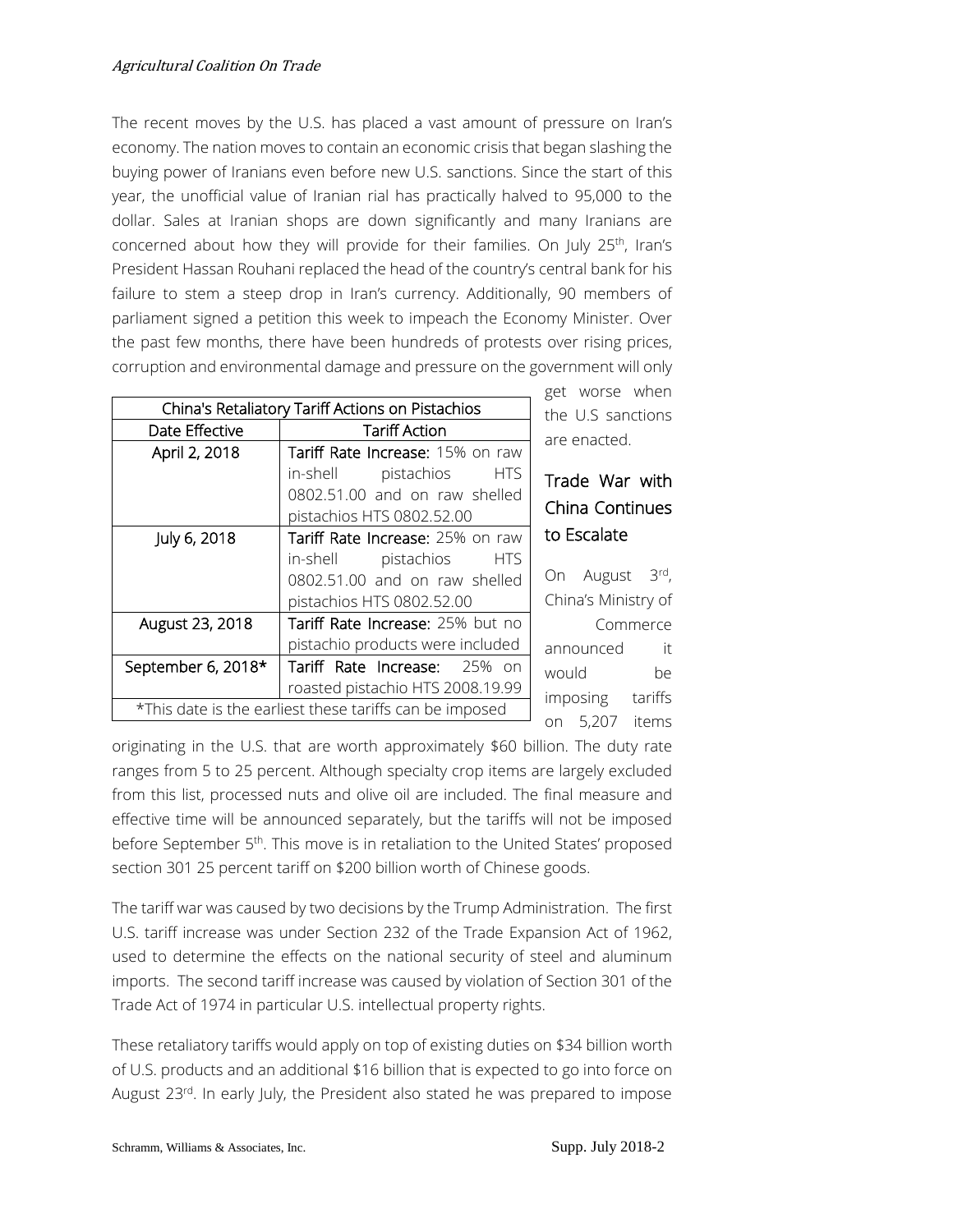tariffs on all \$500 billion worth of goods that the U.S. imports annually from China which could welcome increased tariff rates on U.S. agricultural goods. In a move that could have long-term damage on U.S trade, the Chinese government continues to urge importers to shift their purchases away from the United States.

There appear to be two likely outcomes in the trade war between China and the U.S. A stalemate is the most likely result, with new American and Chinese tariffs staying in place for months or even years. The second possible conclusion would be a negotiated truce. While China has expressed a willingness to change parts of its industrial policy in violation of global trade rules, it has refused to commit to all the changes the Trump Administration desires. The best possible result from the trade war is both presidents favoring zero tariffs which would benefit U.S. exports to China.

# China Cracking Down on Transshipments of U.S. Almonds

Now that U.S. almonds are subject to a 50 percent ad valorem tariff when entering China, some Chinese businesses are trying to buy more nuts grown domestically or from other producers such as those in Australia and Africa. To make matters worse for U.S. farmers, China has quietly closed a trading loophole that for years allowed large volumes of American almonds to be transported into the country via Vietnam without incurring import taxes. China is also cracking down on commodities being illegally smuggled into the country or brought in through transshipments as reported by the Wall Street Journal. This is all in an effort to make tariffs on U.S. agricultural products as effective as possible.

Although the majority of U.S. almonds in the Chinese market are shipped to the country directly or through Hong Kong, in recent years, significant quantities of nuts have been shipped to Vietnam and then moved into China over land. Rules governing trade in Chinese border towns have long allowed local residents to carry up to 8,000 yuan (\$1,170) worth of goods from Vietnam per person, per day without having to pay import taxes. The exemptions were meant to allow individuals living in border regions to avoid taxes on their purchases.

Almonds were recently removed from a list of goods exempt from tax under the border town exemptions. That has in effect stopped some of the transshipping. The value of goods that can be moved by this manners seems insignificant at first but in reality, a massive amount of merchandise goes across rickshaw by rickshaw and van by van. Although there is no official data on the volume of almonds transported across the border from Vietnam into China, California's almond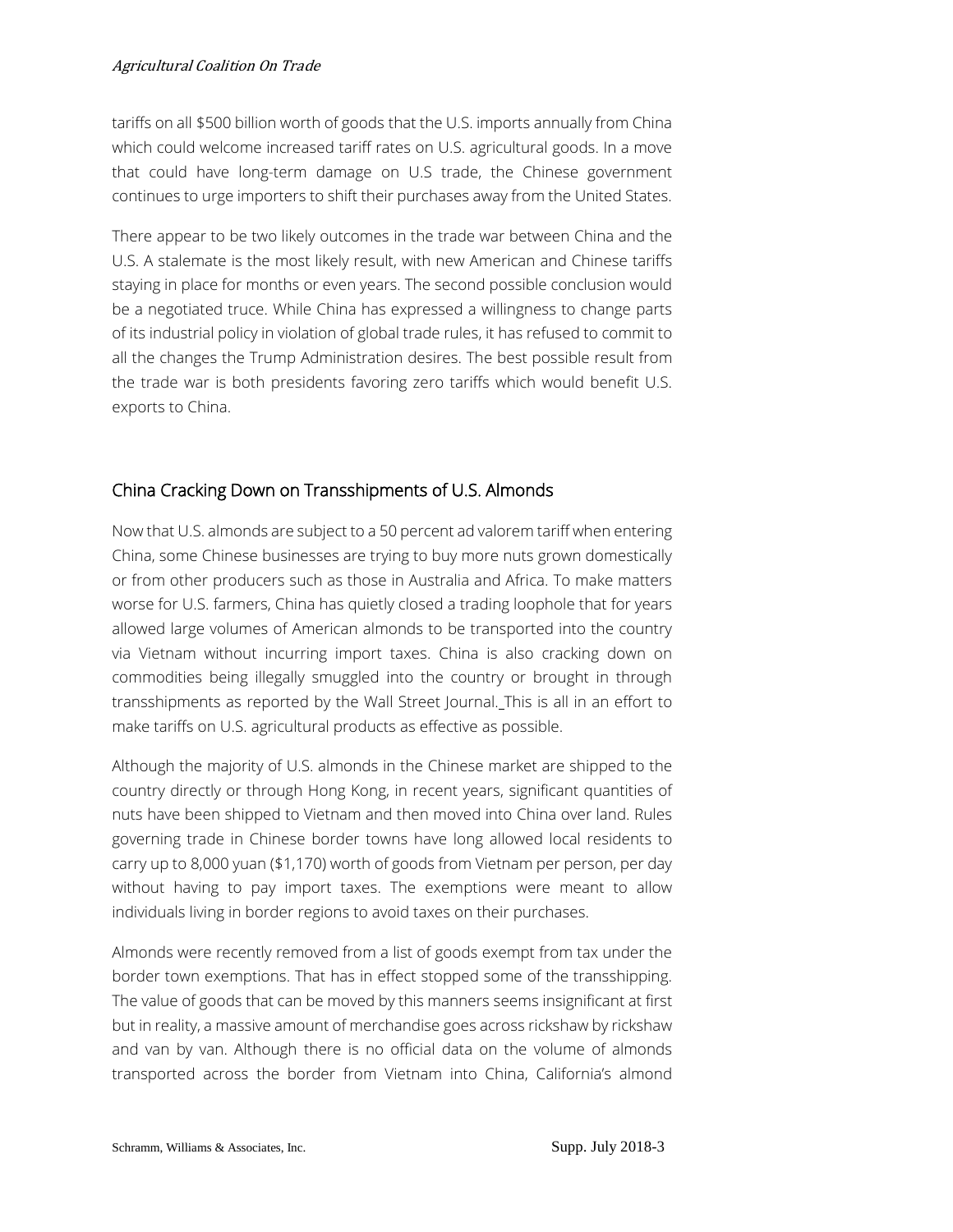board estimates that most of the 43 million pounds of almonds that the U.S. shipped to Vietnam in 2017 from January to July were later consumed in China.

## Potential U.S.-EU Trade Arrangement

After a July 25<sup>th</sup> meeting at the White House, President Donald Trump and European Commission President Jean-Claude Junker agreed to work toward zero tariffs, the elimination of all nontariff trade barriers and doing away with subsidies in "non-auto" industrial goods. European agricultural subsidies will not be eliminated. As a part of the agreed-upon terms, President Trump will suspend its current tariffs on steel and aluminum and hold off on imposing duties on auto imports from the EU. In exchange, the EU will withhold its retaliatory tariffs. However, a fixed timetable for lifting these tariffs has not yet been announced. The U.S. President claims that the EU committed to buy more agricultural goods, particularly soybeans, as well as more liquefied natural gas from the U.S. assuming the price is favorable. Both sides will work toward reforming World Trade Organization (WTO) rules and will try to oppose China's unfair trade practices through that organization. Furthermore, the presidents will start negotiations to improve bilateral relations. These commitments appear to avert what was an escalating trade war between the U.S. and the EU, as President Trump had threatened tariffs on auto imports.

President Trump's Chief Economic advisor, Larry Kudlow, said that the US will immediately start negotiating with the EU to make trade agreements on farm products. This comes after President Trump told a crowd in Iowa that "we just opened up Europe for your farmers." Kudlow even went on to promise that an "actual transaction" will happen right away for soybeans and beef. Additionally, Agriculture Secretary Sonny Perdue, U.S. Trade Representative Robert Lighthizer, and Treasury Secretary Steve Mnuchin have maintained a strict position that agriculture will be a part of further talks. However, senior officials from the EU said they are already engaged in talks over beef and soybean imports, but besides those two areas, they will not include any broader discussion of agriculture. Agriculture was excluded because it is likely to be opposed by the President of France Emmanuel Macron. The next few days will likely determine whether agriculture becomes a topic of negotiation.

Trump aids believe these discussions will further pressure Japan to come to the negotiating table and avoid the president's threats of auto tariffs.

# Increased Tariffs on Turkey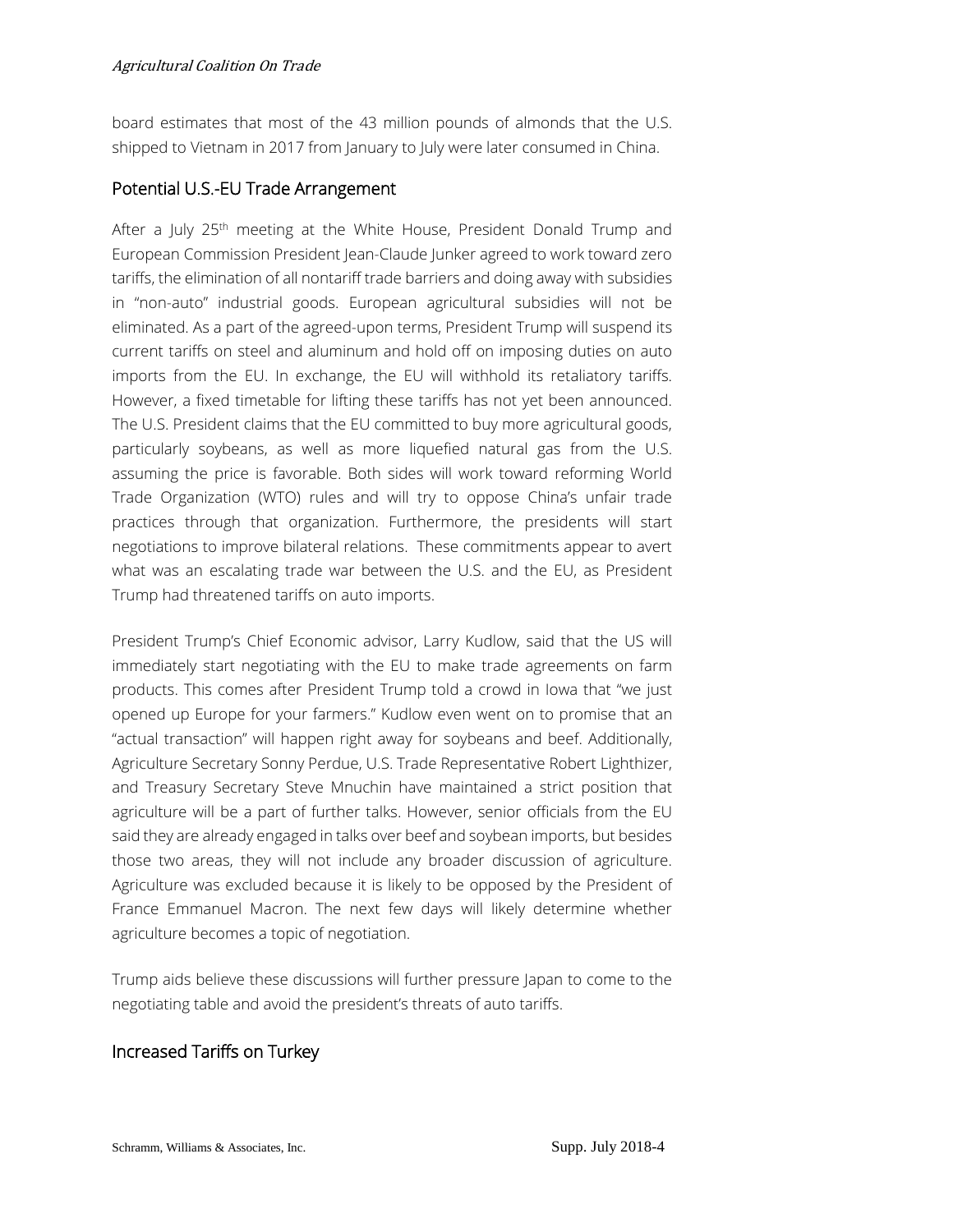#### Agricultural Coalition On Trade

On August 10th, President Trump announced tariffs on Turkish steel and aluminum imports would be doubled to 50 percent and 20 percent respectively. These increased duties began being collected on August 13th. Turkey's agricultural trade is not restricted by this action. It does however place significant economic pressure on Turkey which is already on the brink of a financial crisis. Turkish President Recep Tayyip Erdogan has not announced any tariffs in retaliation and instead urged his citizens to exchange their foreign currency for Turkish lira in an effort to combat deepening currency devaluation.

#### Progress on NAFTA

Trump's trade officials and staff are scrambling to strike a deal in August with Canada and Mexico to amend the North American Free Trade Agreement (NAFTA). Mexico's Economy Secretary Ildefonso Guajardo and other chief negotiators arrived in Washington on July 26<sup>th</sup> to meet with U.S. Trade Representative Robert Lighthizer with hopes of accelerating these discussions.

Mexico and Canada both denied the proposal by President Trump to split NAFTA into two bilateral trade agreements with the U.S. Mexico's Secretary Guarjardo said, "the essence of this deal is trilateral, and it will remain trilateral" after meeting with Canadian Foreign Minister Chrystia Freeland in Mexico City. Foreign Minister Freeland reiterated the same sentiment.

Previous high-level talks stalled in May after negotiators from the three NAFTA nations were unable to make headway on key issues of discussion, such as automotive rules of origin, investor-state dispute settlement mechanism, and the sunset clause. Mexico and Canada have repeatedly states they cannot make major changes to their auto industries but have indicated they are open for the trade deal to be terminated after five years. No information about agricultural provisions has been released.

## USDA Creates Two Programs to Assist Specialty Crop Farmers

U.S. Secretary of Agriculture Sonny Purdue and senior officials from the U.S. Department of Agriculture (USDA) held a briefing on the USDA's plan to assist farmers in response to trade disruptions that occurred from foreign tariff retaliations. The proposed plan will extend roughly \$12 billion through three different programs administered by the USDA, and it will cover the estimated \$11 billion cost of disruption by foreign retaliatory tariffs on U.S. agricultural goods. This is a short-term solution based on current trade conditions to address immediate stress and intends to cover damage from current tariffs in retaliation to U.S. Section 232 and 301 actions. Coverage is not expected to last longer than a year. Secretary Purdue and his staff intend for these programs to kick-in by